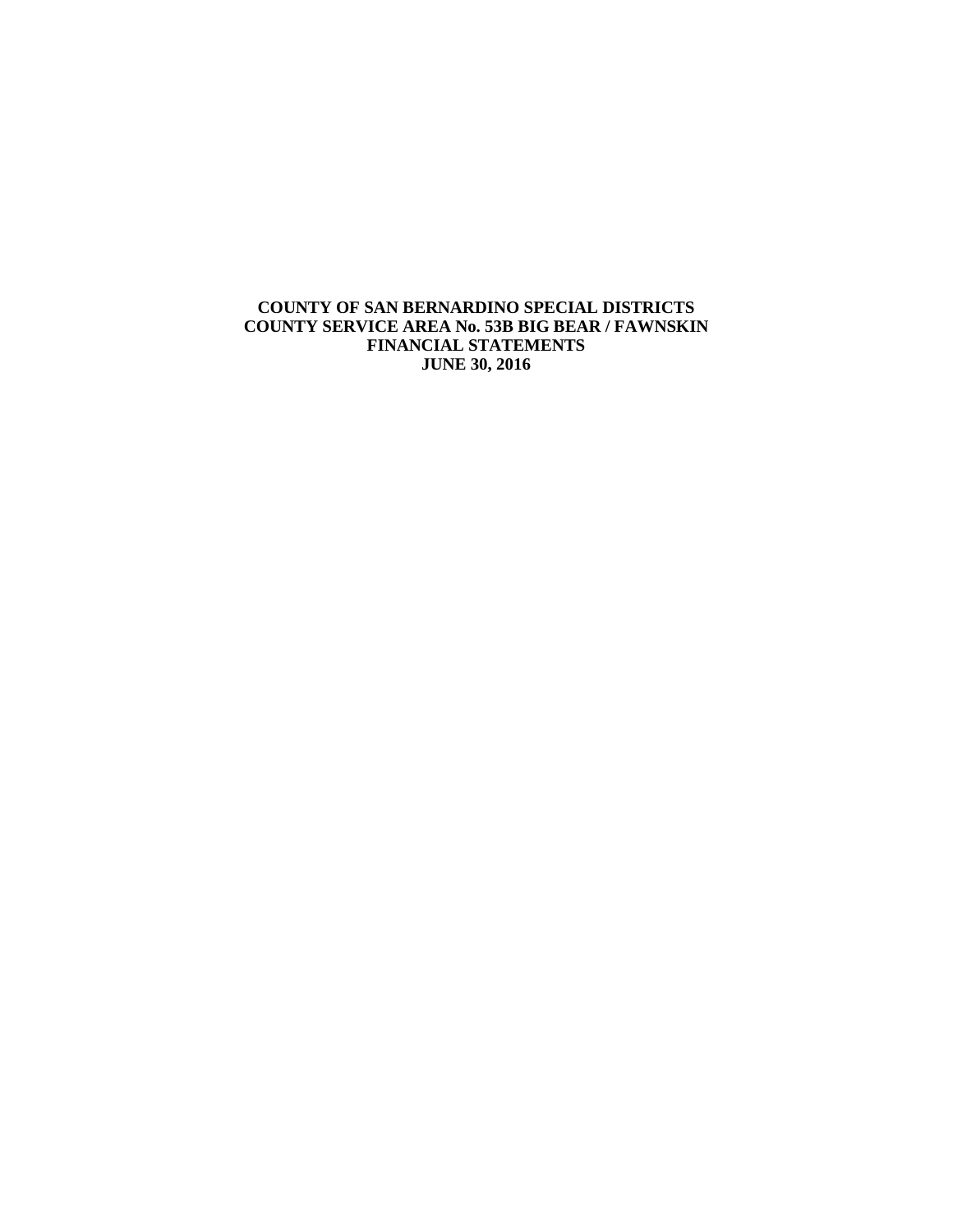# **COUNTY OF SAN BERNARDINO SPECIAL DISTRICTS COUNTY SERVICE AREA No. 53B BIG BEAR / FAWNSKIN TABLE OF CONTENTS June 30, 2016**

# TABLE OF CONTENTS

|                                                                               | Page    |
|-------------------------------------------------------------------------------|---------|
| <b>INDEPENDENT AUDITORS' REPORT</b>                                           | $1 - 2$ |
| <b>BASIC FINANCIAL STATEMENTS</b>                                             |         |
|                                                                               |         |
| Statement of Net Position – Proprietary Fund                                  | 8       |
| Statement of Revenue, Expenses and Changes in Net Position – Proprietary Fund | 9       |
| Statement of Cash Flows – Proprietary Fund                                    | 10      |
| <b>Notes to Financial Statements</b>                                          | 11      |
| <b>Required Supplementary Information</b>                                     |         |
| <b>Budgetary Comparison Schedule- Special Revenue Fund</b>                    | 23      |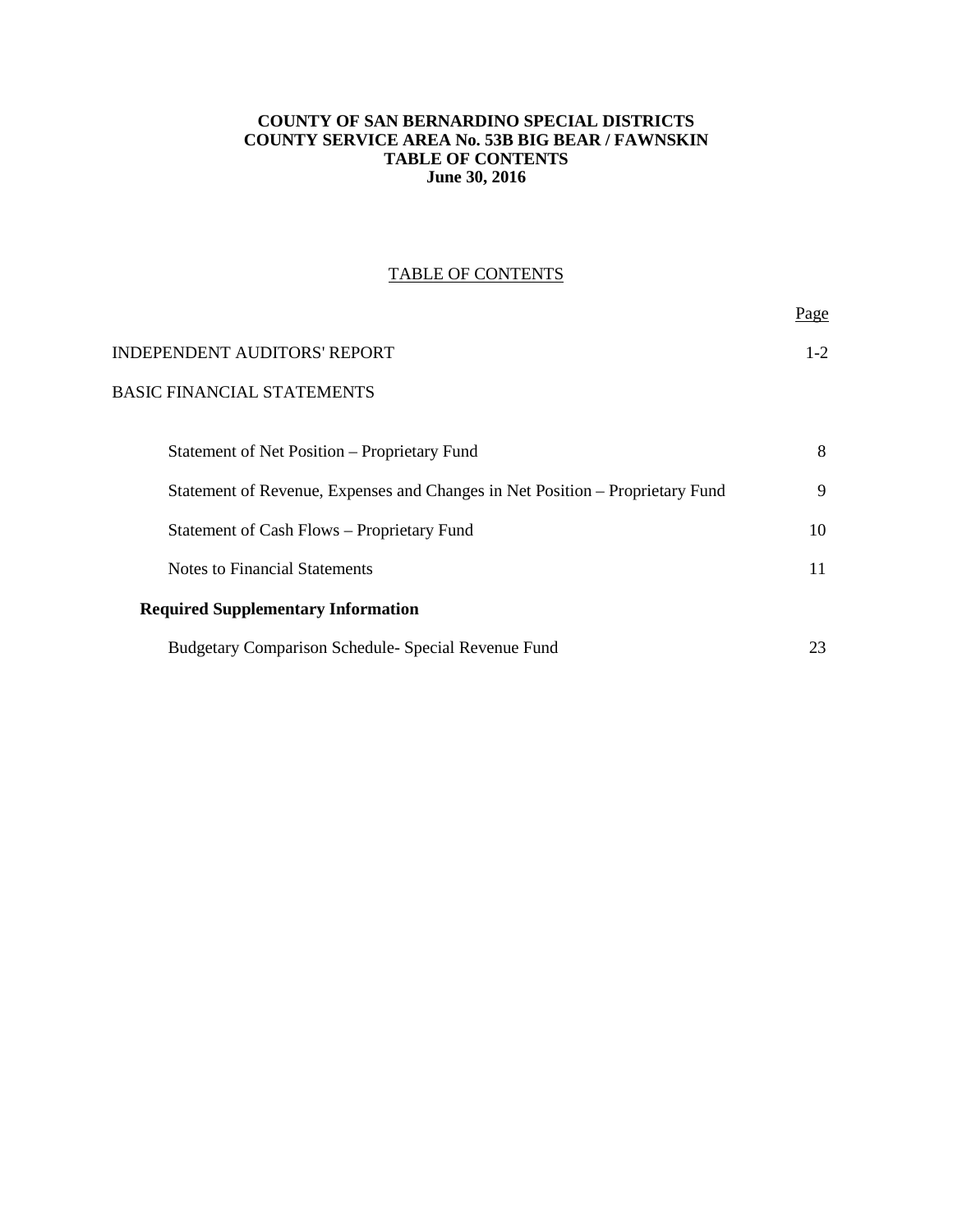

An Independent CPA Firm

Board of Supervisors County of San Bernardino County of San Bernardino Special District County Service Area No. 53B Big Bear / Fawnskin

#### Independent Auditors' Report

We have audited the accompanying financial statements of the business-type activities, each major fund, and the aggregate remaining fund information of the County of San Bernardino Special District County Service Area No. 53B Big Bear / Fawnskin (CSA), a component unit of the County of San Bernardino, as of and for the year ended June 30, 2016, and the related notes to the financial statements, which collectively comprise CSA's basic financial statements as listed in the table of contents.

#### **Management's Responsibility for the Financial Statements**

Management is responsible for the preparation and fair presentation of these financial statements in accordance with accounting principles generally accepted in the United States of America; this includes the design, implementation, and maintenance of internal control relevant to the preparation and fair presentation of financial statements that are free from material misstatement, whether due to fraud or error.

#### **Auditor's Responsibility**

Our responsibility is to express opinions on these financial statements based on our audit. We conducted our audit in accordance with auditing standards generally accepted in the United States of America and the minimum audit requirements and reporting guidelines for California Special Districts required by the Office of the State Controller. Those standards require that we plan and perform the audit to obtain reasonable assurance about whether the financial statements are free from material misstatement.

An audit involves performing procedures to obtain audit evidence about the amounts and disclosures in the financial statements. The procedures selected depend on the auditor's judgment, including the assessment of the risks of material misstatement of the financial statements, whether due to fraud or error. In making those risk assessments, the auditor considers internal control relevant to the entity's preparation and fair presentation of the financial statements in order to design audit procedures that are appropriate in the circumstances, but not for the purpose of expressing an opinion on the effectiveness of the entity's internal control. Accordingly, we express no such opinion. An audit also includes evaluating the appropriateness of accounting policies used and the reasonableness of significant accounting estimates made by management, as well as evaluating the overall presentation of the financial statements.

We believe that the audit evidence we have obtained is sufficient and appropriate to provide a basis for our audit opinions.

# **Opinions**

In our opinion, the financial statements referred to above present fairly, in all material respects, the respective financial position of the business-type activities, each major fund, and the aggregate remaining fund information of the County CSA, as of June 30, 2016, and the respective changes in financial position, and where applicable, cash flows thereof for the year then ended in accordance with accounting principles generally accepted in the United States of America, as well as accounting systems prescribed by the State Controller's Office and state regulations governing special districts.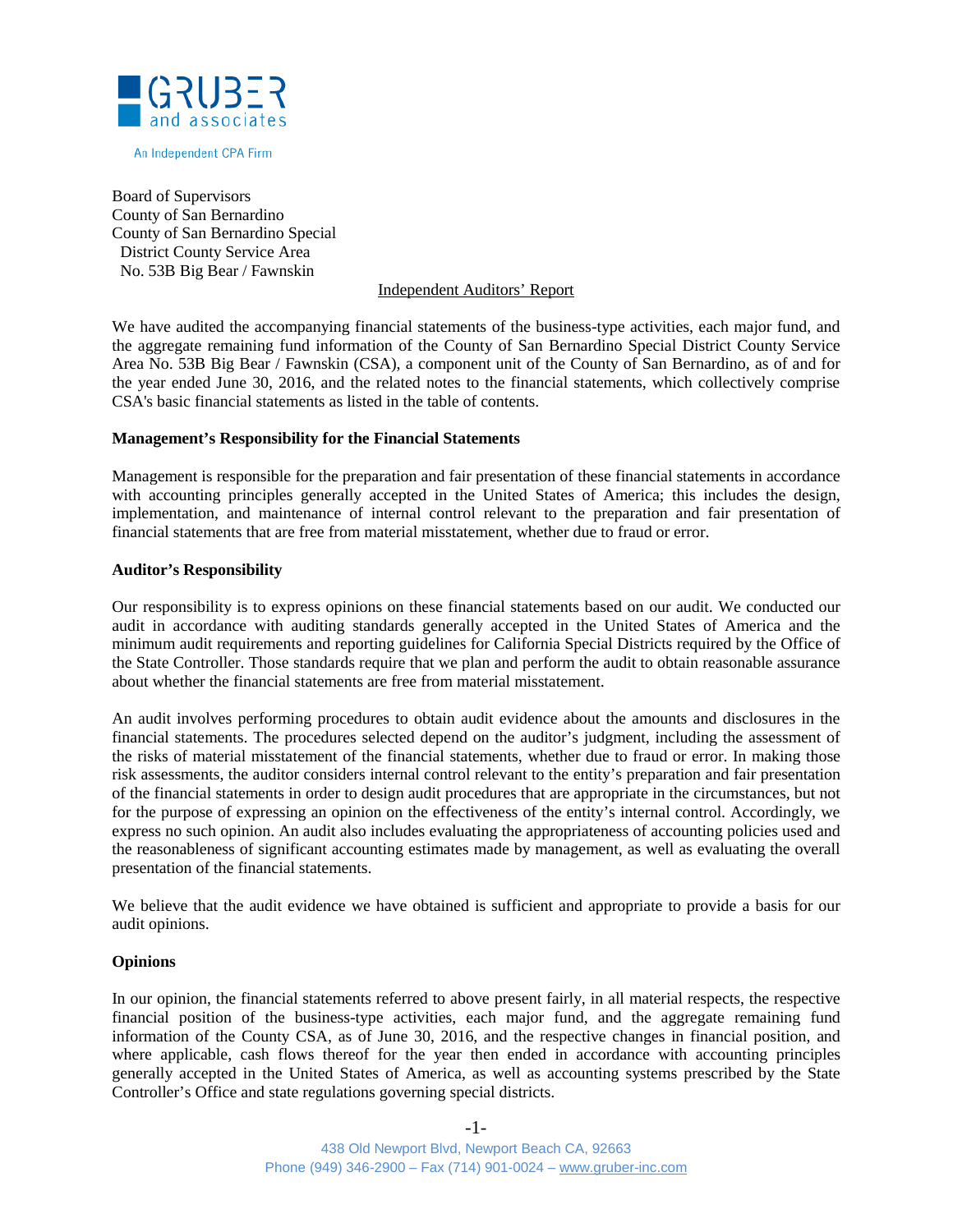Board of Supervisors County of San Bernardino Special District County Service Area No. 53B Big Bear / Fawnskin Page 2

#### **Emphasis of Matter**

As described in Note 1 to the financial statements, during the year ended June 30, 2016, the CSA implemented GASB Nos. 72, 73, and 79. Our opinion is not modified with respect to this matter.

As described in Note 10, the CSA No. 54 was reorganized by the Local Agency Formation Commission (LAFCO) to include the annexations of CSA No. 73 and CSA No. 53B.

#### **Other Matters**

#### *Required Supplementary Information*

Management has omitted Management's Discussion and Analysis that accounting principles generally accepted in the United States of America require to be presented to supplement the basic financial statements. Such missing information, although not a part of the basic financial statements, is required by the Governmental Accounting Standards Board, who considers it to be an essential part of financial reporting for placing the basic financial statements in an appropriate operational, economic, or historical context. Our opinion on the basic financial statements is not affected by this missing information.

# **David L. Gruber and Associates, Inc.**

Newport Beach, California November 28, 2016 David L. Gruber and Associates, Inc.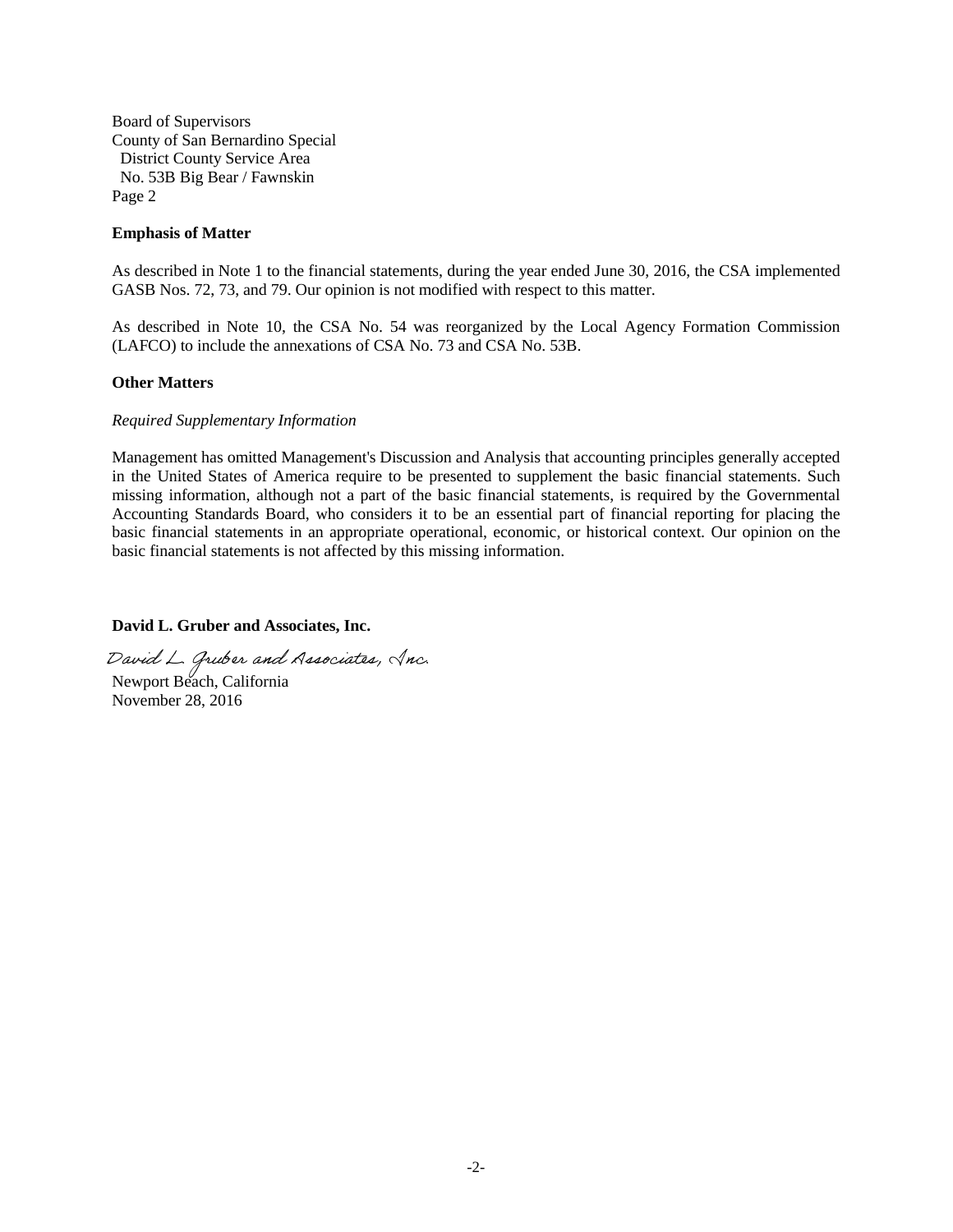# COUNTY OF SAN BERNARDINO SPECIAL DISTRICTS COUNTY SERVICE AREA NO. 53B - BIG BEAR / FAWNSKIN Statement of Net Position Proprietary Fund June 30, 2016

|                                                                       | <b>ENTERPRISE</b><br><b>FUND</b> |               |
|-----------------------------------------------------------------------|----------------------------------|---------------|
|                                                                       |                                  | Sewer         |
| <b>Assets</b>                                                         |                                  |               |
| <b>Current Assets:</b>                                                |                                  |               |
| Cash and cash equivalents                                             | \$                               | 1,381,910     |
| Accounts receivable, net                                              |                                  | 172,104       |
| Special Assessments receivable                                        |                                  | 1,720         |
| Interest receivable                                                   |                                  | 2,633         |
| <b>Total Current Assets</b>                                           |                                  | 1,558,367     |
| <b>Noncurrent Assets:</b>                                             |                                  |               |
| <b>Capital Assets:</b>                                                |                                  |               |
| Land                                                                  |                                  | 33,818        |
| Improvements to land                                                  |                                  | 3,742,457     |
| Equipment                                                             |                                  | 105,682       |
| Vehicles                                                              |                                  | 43,132        |
| Construction in progress                                              |                                  | 200,144       |
| Accumulated depreciation                                              |                                  | (3, 135, 271) |
| <b>Total Noncurrent Assets</b>                                        |                                  | 989,962       |
| <b>Total Assets</b>                                                   |                                  | 2,548,329     |
| <b>Deferred outflows of resources</b>                                 |                                  |               |
| Pensions                                                              |                                  | 26,055        |
| <b>Liabilities</b>                                                    |                                  |               |
| <b>Current Liabilities:</b>                                           |                                  |               |
| Accounts payable                                                      |                                  | 61,645        |
| Due to other governments                                              |                                  | 1,333         |
| Long-term Liabilities:                                                |                                  |               |
| Net pension liability                                                 |                                  | 207,307       |
| Total current liabilities                                             |                                  | 270,285       |
| <b>Deferred inflows of resources</b>                                  |                                  |               |
| Pensions                                                              |                                  | 72,537        |
| <b>Net Position</b>                                                   |                                  |               |
| Invested in capital assets                                            |                                  | 989,962       |
| Unrestricted<br>See accompanying notes to basic financial statements. |                                  | 1,241,600     |
| Total net position                                                    | \$                               | 2,231,562     |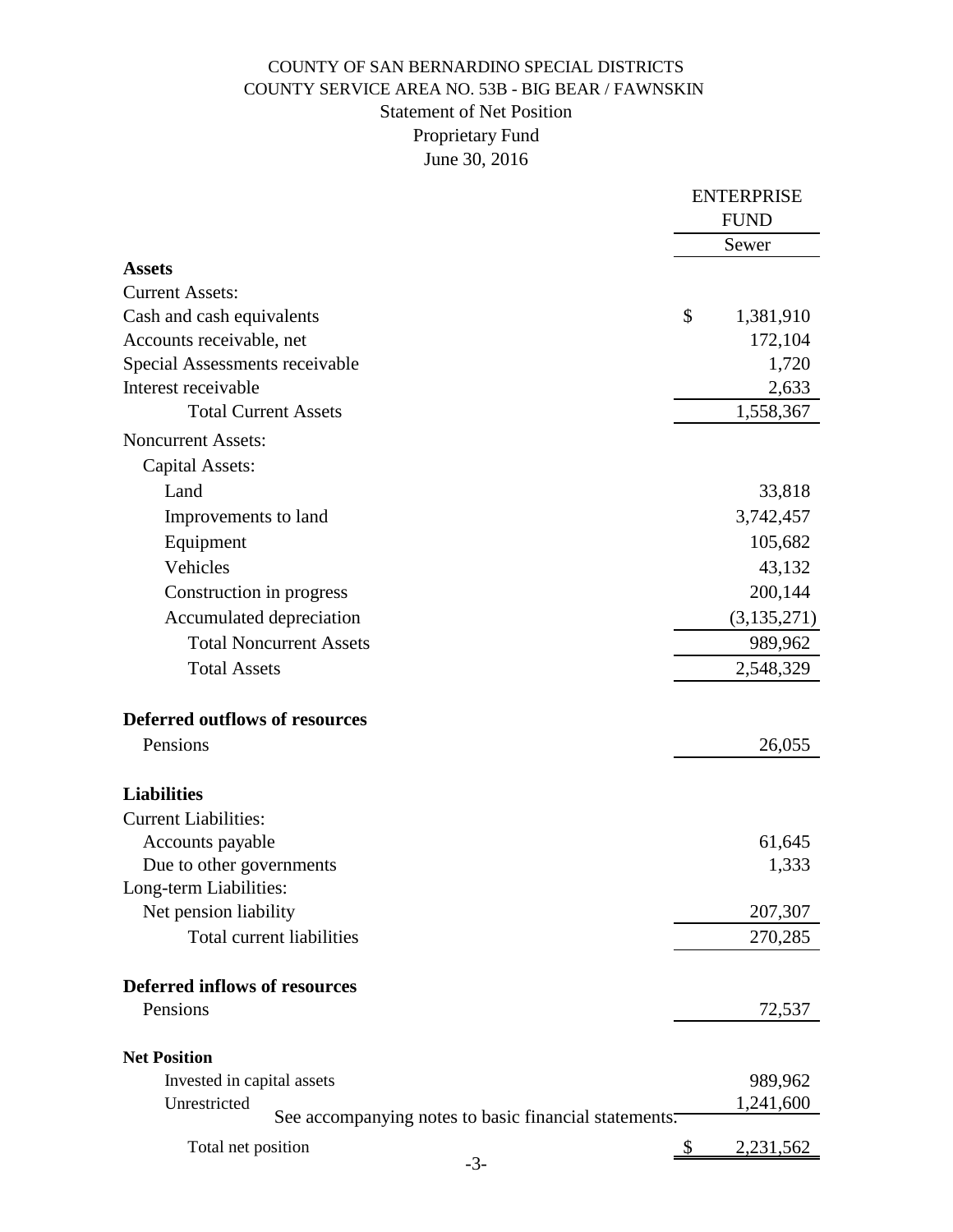# COUNTY OF SAN BERNARDINO SPECIAL DISTRICTS COUNTY SERVICE AREA NO. 53B - BIG BEAR / FAWNSKIN Statement of Revenues, Expenses and Changes in Net Position Proprietary Fund For the Year Ended June 30, 2016

|                                                 | <b>ENTERPRISE</b><br><b>FUND</b> |  |
|-------------------------------------------------|----------------------------------|--|
|                                                 | Sewer                            |  |
| <b>Operating Revenues</b>                       |                                  |  |
| <b>Sanitation Services</b>                      | $\mathcal{S}$<br>920,590         |  |
| Permit and inspection fees                      | 150                              |  |
| Connection fees                                 | 1,800                            |  |
| <b>Total Operating Revenues</b>                 | 922,540                          |  |
| <b>Operating Expenses</b>                       |                                  |  |
| Professional Fees                               | 248,408                          |  |
| Salaries and benefits                           | 349,132                          |  |
| Services and supplies                           | 95,013                           |  |
| <b>Utilities</b>                                | 30,995                           |  |
| Maintenance                                     | 21,194                           |  |
| Depreciation                                    | 98,161                           |  |
| <b>Total Operating Expense</b>                  | 842,903                          |  |
| <b>Operating Loss</b>                           | 79,637                           |  |
| <b>Nonoperating Revenues</b>                    |                                  |  |
| Special assessments                             | 26,835                           |  |
| Investment earnings                             | 12,025                           |  |
| Penalties                                       | 10,574                           |  |
| Other                                           | 4,966                            |  |
| <b>Total Nonoperating Revenues</b>              | 54,400                           |  |
| Income (loss) before transfers                  | 134,037                          |  |
| Transfers in                                    | 15,413                           |  |
| <b>Change in Net Position</b>                   | 149,450                          |  |
| Net Position - beginning, as restated (note 10) | 2,082,112                        |  |
| <b>Total Net Position - ending</b>              | 2,231,562<br><sup>\$</sup>       |  |

See accompanying notes to basic financial statements.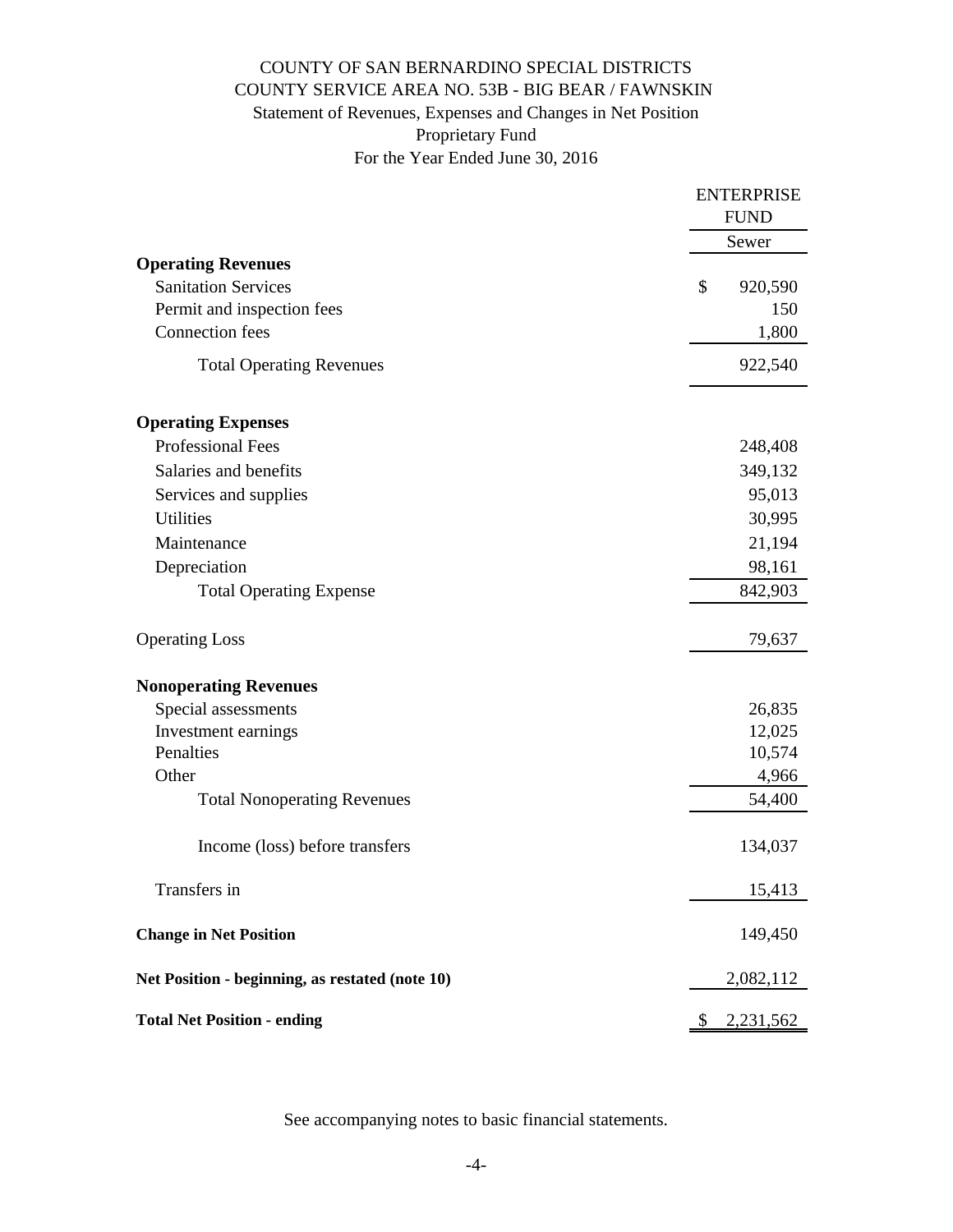# COUNTY OF SAN BERNARDINO SPECIAL DISTRICTS COUNTY SERVICE AREA NO. 53B - BIG BEAR / FAWNSKIN Statement of Cash Flows Proprietary Fund For the Year Ended June 30, 2016

|                                                                                                                                                                               | <b>ENTERPRISE</b><br><b>FUND</b> |                        |
|-------------------------------------------------------------------------------------------------------------------------------------------------------------------------------|----------------------------------|------------------------|
|                                                                                                                                                                               |                                  | Sewer                  |
| <b>Cash Flows from operating activities</b>                                                                                                                                   |                                  |                        |
| Receipts from customers                                                                                                                                                       | \$                               | 920,790                |
| Payments to suppliers                                                                                                                                                         |                                  | (453, 579)             |
| Payments to employees                                                                                                                                                         |                                  | (373, 850)             |
| Net Cash Provided by operating activities                                                                                                                                     |                                  | 93,361                 |
| <b>Cash Flows from noncapital financing activities</b>                                                                                                                        |                                  |                        |
| Special assessments                                                                                                                                                           |                                  | 25,384                 |
| Penalties                                                                                                                                                                     |                                  | 12,025                 |
| Transfers to other funds                                                                                                                                                      |                                  | 15,413                 |
| Other nonoperating revenues                                                                                                                                                   |                                  | 4,966                  |
| Net cash provided by noncapital financing activities                                                                                                                          |                                  | 57,788                 |
| Cash Flows from capital and related financing activities                                                                                                                      |                                  |                        |
| Purchase of capital assets                                                                                                                                                    |                                  | (252, 589)             |
| <b>Total Nonoperating Revenues</b>                                                                                                                                            |                                  | (252, 589)             |
|                                                                                                                                                                               |                                  |                        |
| <b>Cash Flows from investing activities</b><br>Investment earnings                                                                                                            |                                  | 13,384                 |
| Net Cash provided by investment activities                                                                                                                                    |                                  | 13,384                 |
| Net Increase in Cash and Cash Equivalents                                                                                                                                     |                                  | (88,056)               |
| Cash and Cash Equivalents - beginning of the year                                                                                                                             |                                  | 1,469,966              |
| Cash and Cash Equivalents - end of the year                                                                                                                                   |                                  | 1,381,910              |
| Reconciliation of operating income to net cash provided by<br>operating activities:                                                                                           |                                  |                        |
| Operating income (loss)                                                                                                                                                       | \$                               | 79,637                 |
| Adjustments to reconcile operating icome to net cash provided                                                                                                                 |                                  |                        |
| by operating activities:                                                                                                                                                      |                                  |                        |
| Depreciation expense                                                                                                                                                          |                                  | 98,161                 |
| Change in assets and liabilities:                                                                                                                                             |                                  |                        |
| Increase in accounts receivable, net                                                                                                                                          |                                  | (1,955)                |
| Increase in special assessments                                                                                                                                               |                                  | 205                    |
| Increase in accounts payable                                                                                                                                                  |                                  | 56,164                 |
| Increase in due to other governments                                                                                                                                          |                                  | (114, 133)<br>(24,718) |
| Decrease in net pension liability, net of deferred outflows and inflows<br>See accompanying notes to basic financial statements.<br>Net Cash Provided by Operating Activities | \$                               | 93,361                 |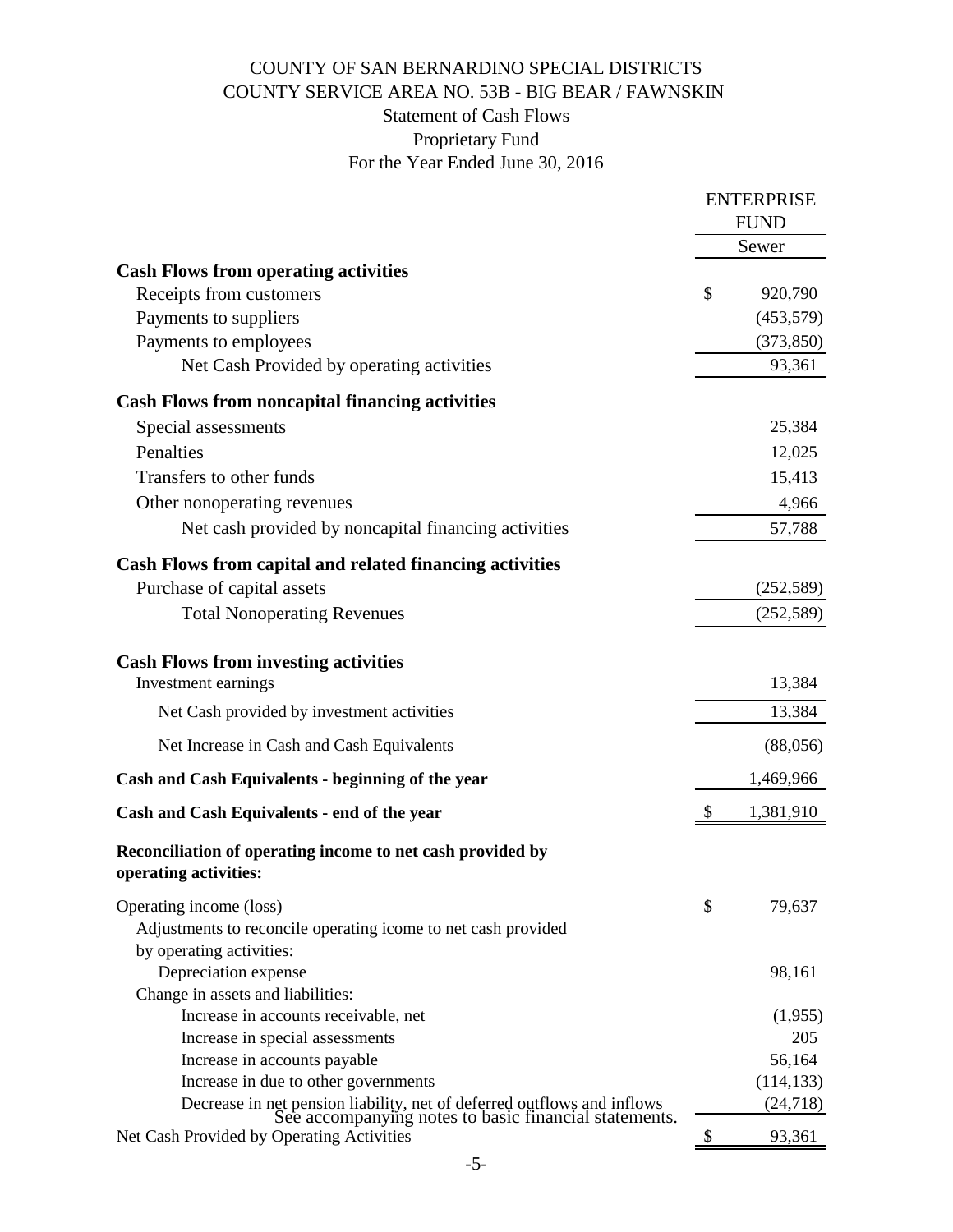# NOTE 1: SUMMARY OF SIGNIFICANT ACCOUNTING POLICIES

The accounting policies of County Service Area (CSA) No. 53B – Big Bear / Fawnskin conform to generally accepted accounting principles as applicable to governments. The Governmental Accounting Standards Board (GASB) is the accepted standard-setting body for establishing governmental accounting and financial reporting principles.

# **Reporting Entity**

The County Service Area (CSA) No. 53B – Big Bear / Fawnskin is a special district located within the County of San Bernardino. The CSA has governmental powers as established by the San Bernardino County Government Charter. The County of San Bernardino (the County) was established in 1852 as a legal subdivision of the State of California.

Improvement Zone B of CSA No. 53B was established by an act of the Board on January 2. 1968 to provide sewer services to 1,240 households contracted with Big Bear Area Regional Water Agency (BBARWA) and fire protection services to the community of Fawnskin through a contract with CSA 38. As of July 1, 2015, Improvement Zone A of CSA No. 53B along with CSA No. 73 were reorganized into CSA No. 54 as a result of the annexation agreement approved by the Local Agency Formation Commission (LAFCO). See Note 10 for the effect on the CSA's financial statements as a result of the annexation.

The CSA is a component unit of the County of San Bernardino and is governed by the actions of the County Board of Supervisors.

The accompanying financial statement reflect only the accounts of the County Service Area No. 53B – Big Bear / Fawnskin of the County of San Bernardino and are not intended to present the financial position of the County taken as a whole.

Because the CSA meets the reporting entity criteria established by the Governmental Accounting Standards Board (GASB), the CSA's financial statements have also been included in the Comprehensive Annual Financial Report of the County as a "component unit" for the fiscal year ended June 30, 2016.

Separate financial statements are provided from governmental funds, proprietary funds, and fiduciary funds, even though the latter are excluded from the government-wide financial statements. Major individual governmental funds are reported as separate columns in the fund financial statements.

# **Measurement focus, basis of accounting, and financial statements presentation**

The proprietary fund financial statements are reported using the economic resources measurement focus and the accrual basis of accounting. Revenues are recorded when earned and expenses are recorded when a liability is incurred, regardless of the timing of related cash flows. Property taxes are recognized as revenues in the year for which they are levied. Grants and similar items are recognized as revenues as soon as all eligibility requirements imposed by the provider have been met.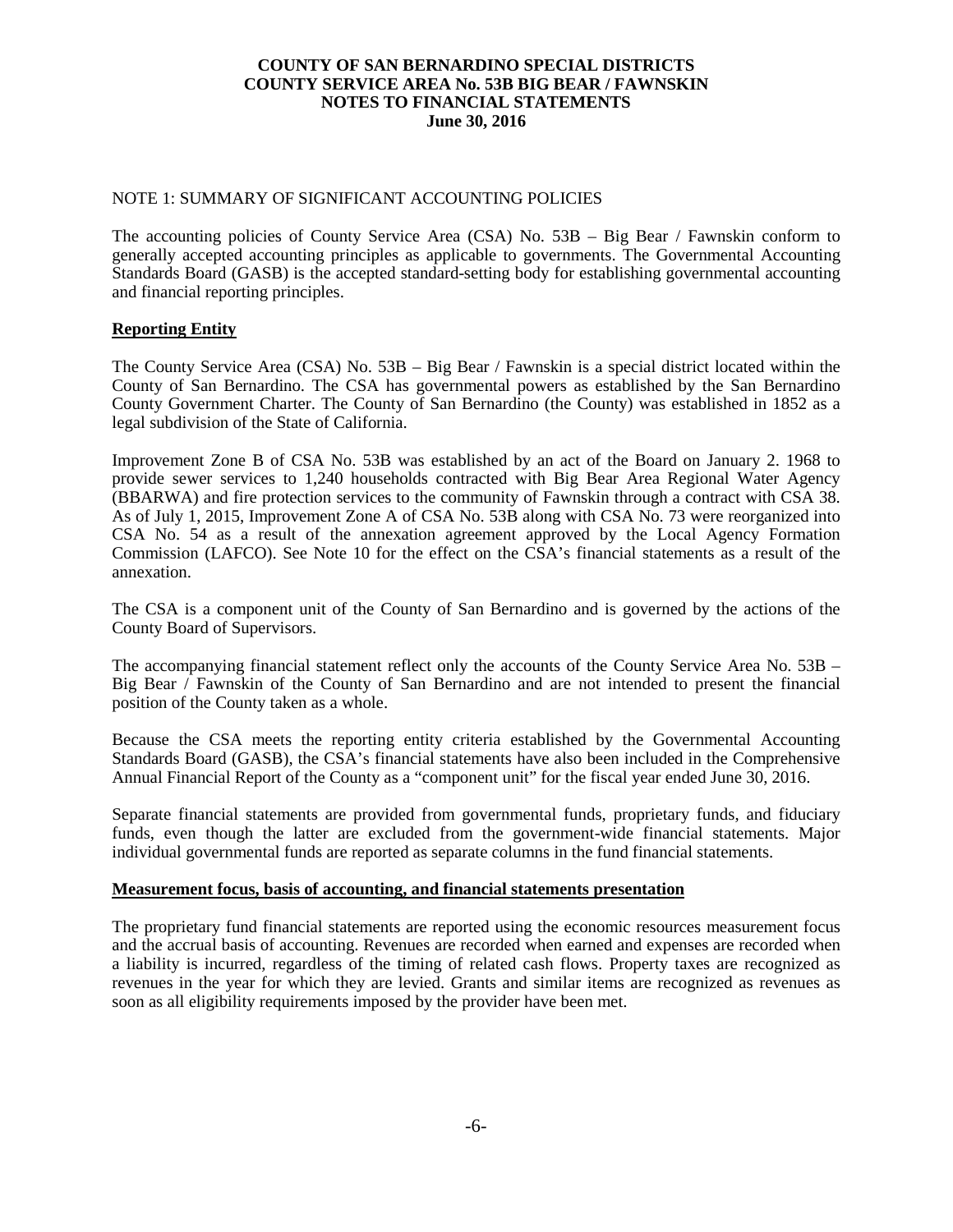# NOTE 1: SUMMARY OF SIGNIFICANT ACCOUNTING POLICIES (continued)

Proprietary funds distinguish operating revenues and expenses from non-operating items. Operating revenues and expenses generally result from providing services and producing and delivering goods in connection with a proprietary fund's principal ongoing operations. The principal operating revenue of the District's enterprise fund is charges to customers for sanitation services. Operating expenses for enterprise funds include the cost of salaries and benefits, services and supplies, administrative expenses, and depreciation on capital assets. All revenues and expenses not meeting these definitions are reported as non operating revenues and expenses.

The Department of Special Districts allocates the cost of salaries and benefits, compensated absences, administrative services, and management services to the District. These costs are presented on the financial statements as professional services, an operating expense.

The government reports the following major proprietary fund:

The enterprise fund labeled "Sewer" accounts for the activities of the CSA, a component unit of the County. The CSA operates the sewer services in the community of Fawnskin.

Financial reporting is based upon all GASB pronouncements including the Codification of Accounting and Financial Reporting Guidelines.

When both restricted and unrestricted resources are available for use, it is the government's policy to use restricted resources first, and then unrestricted resources as they are needed.

# **Cash and Investments**

Cash and cash equivalents are considered to be cash on hand, demand deposits and short-term investments with original maturities of three months or less from date of acquisition.

# **Receivables and payables**

Activity between funds that are representative of lending/borrowing arrangements outstanding at the end of the fiscal year are referred to as either "due to/from other funds" (e.g., the current portion of interfund loans) or :advances to/from other funds" (e.g., the non-current portion of interfund loans). All other outstanding balances between funds are reported as "due to/from other funds" Any residual balances outstanding between the governmental activities and business-type activities are reported in the government-wide financial statements as "internal balances". All accounts receivable are shown net of an allowance for uncollectibles when applicable. No allowance for uncollectibles was recorded at June 30, 2015 based on management's expectation that all accounts receivable will be collected through the property tax roll.

# **Property Taxes**

Secured property taxes are levied in two equal installments, November 1 and February 1. They become delinquent with penalties on December 10 and April 10, respectively. The lien date is January 1 of each year. Unsecured property taxes are due on March 1 and become delinquent with penalties on August 31.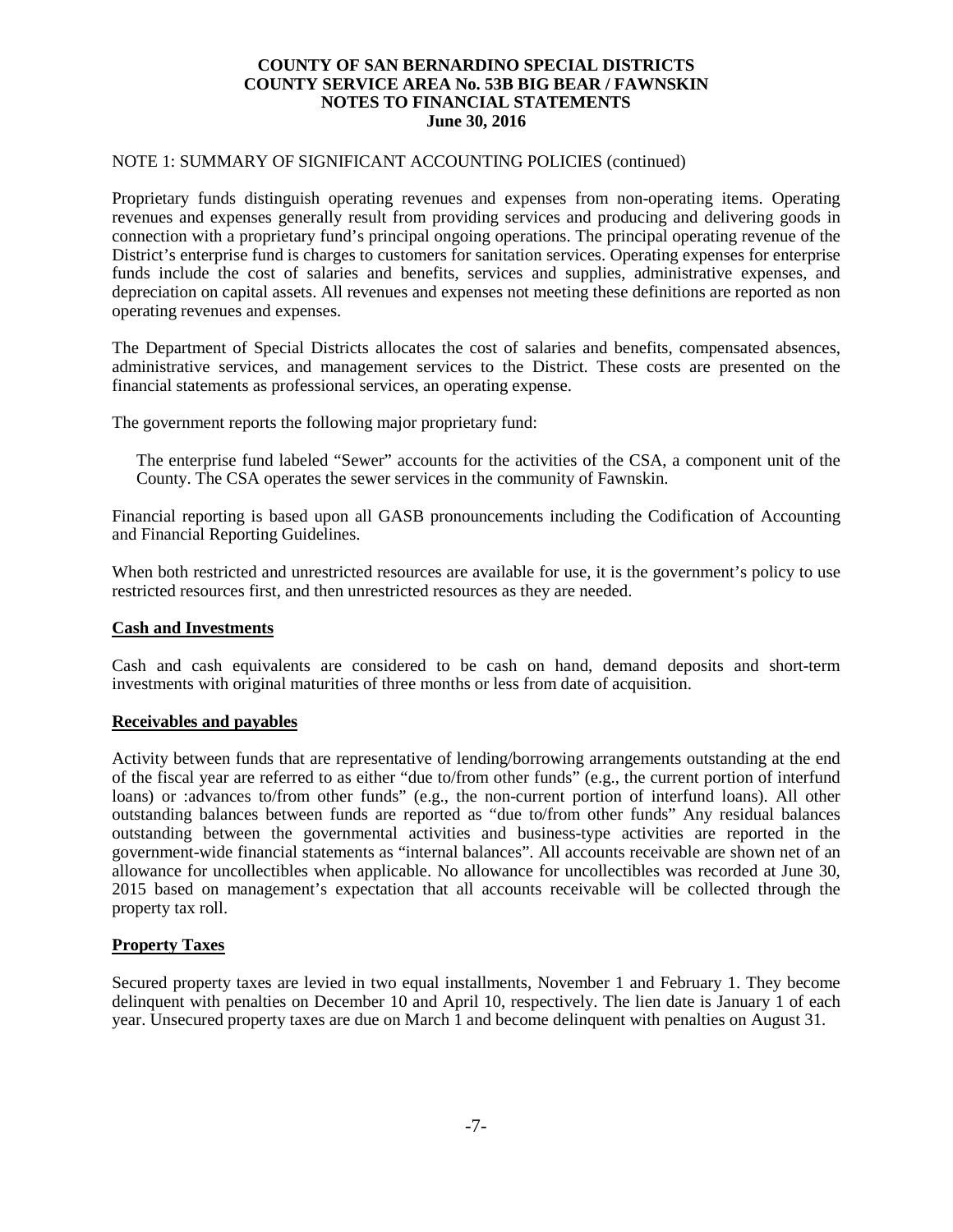# NOTE 1: SUMMARY OF SIGNIFICANT ACCOUNTING POLICIES (continued)

# **Inventories and prepaid items**

Inventories, if any, are valued at cost using the fist-in/first-out method. The costs of governmental fundtype inventories are recorded as expenditures when consumed rather than when purchased.

Certain payments to vendors reflect costs applicable to future accounting periods and are recorded as prepaid items in both government-wide and fund financial statements.

# **Fund Equity**

The CSA implemented GASB Statement No. 54, *Fund Balance Reporting and Governmental Fund Type Definitions*. This statement provides more clearly defined fund balance categories to make the nature and extent of the constraints placed on a government's fund balance more transparent. The following classification describes the relative strength of the spending constraints placed on the purpose for which the resources can be used:

- *Nonspendable Fund Balance*: Amounts cannot be spent because they are: (a) not in spendable form or (b) legally or contractually required to be maintained intact. Due to the nature or form of the resources, they generally cannot be expected to be converted into cash or spendable form.
- *Restricted Fund Balance:* Amounts are restricted by external parties, i.e., creditors, grantors, contributors, or laws/regulations of other governments or restricted by law through constitutional provision or enabling legislation.
- *Committed Fund Balance*: Amounts can only be used for a specific purpose pursuant to constraints imposed by formal action of the government's highest level of decision making authority (the board of Supervisors). The formal action must occur prior to the end of the reporting period, however, the amount may be determined in the subsequent period. These are self-imposed limitations on available resources. These committed amounts cannot be used for any other purpose unless the government removes or changes the specified use by taking the same level of action it employed to previously commit those amounts. These committed amounts would be approved and adopted by formal action of the Board.
- *Assigned Fund Balance*: Amounts are constrained by the government's internet to be used for specific purposes that are neither restricted nor committed. The intent will be expressed by the body or official to which the governing body has delegated the authority, i.e., the County Administrative Office. The County Administrative Office will assign fund balance for specific departmental projects though the use of the respective department's general fund savings. Such projects would not normally be feasible for the department without reserving funding over a multiple year period.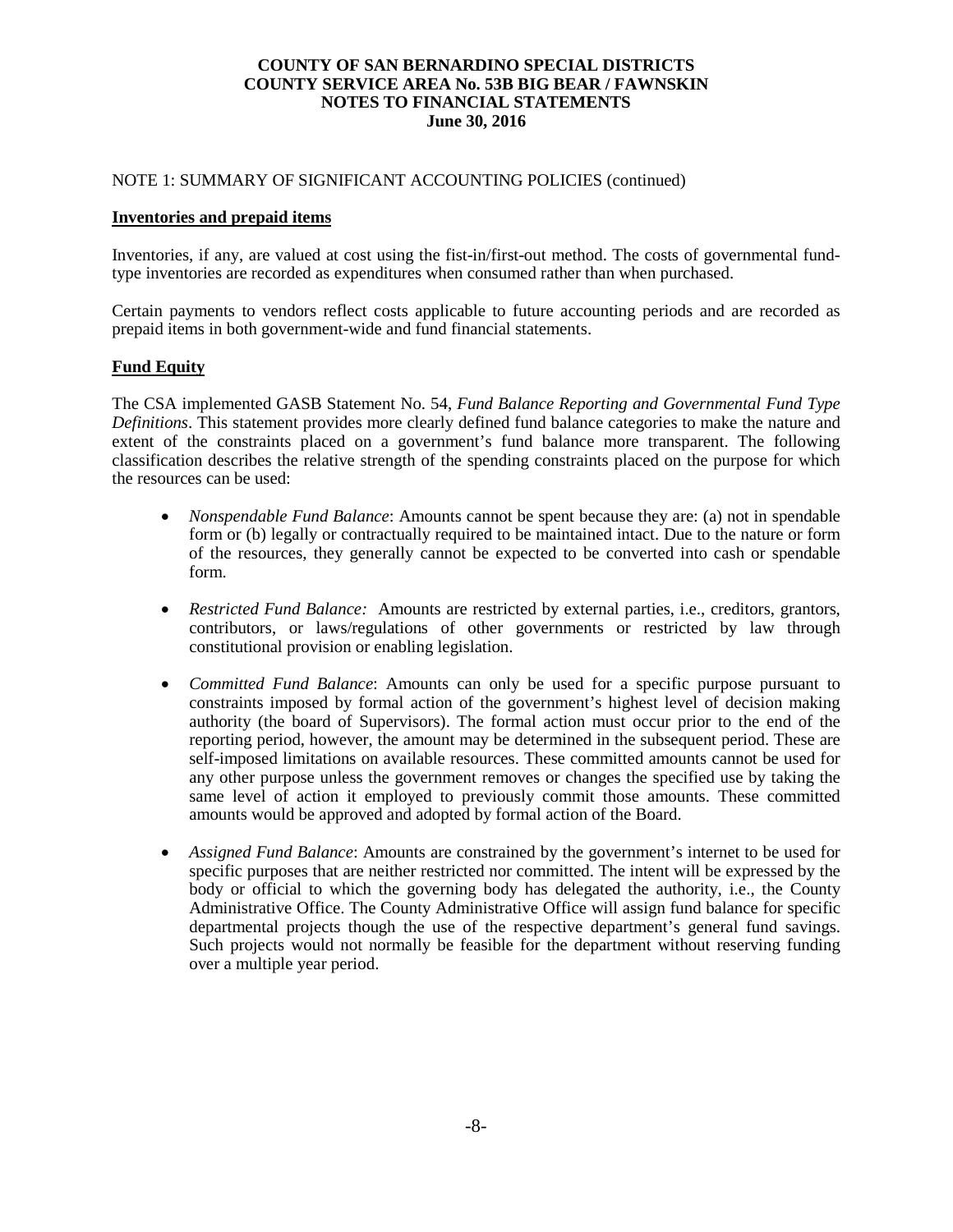# NOTE 1: SUMMARY OF SIGNIFICANT ACCOUNTING POLICIES (continued)

• *Unassigned Fund Balance*: The General Fund, as the principal operating fund, often has net resources in excess of what can properly be classified in one of the four categories already described. Therefore, in order to calculate unassigned fund balance, total fund balance less nonspendable, restricted, committed, or assigned equals unassigned fund balances. This amount is available for any purpose and will be placed in either the General Purpose Reserve, General Fund – Mandatory Contingencies or the General Fund – Uncertainties Contingencies until allocated for a specific purpose by the Board, by a four-fifths vote.

When both restricted and unrestricted resources are available for use when expenditure is incurred, it is the County's policy to use restricted resources first, then unrestricted resources as they are needed. It is the County's policy to consider committed amounts as being reduced first, followed by assigned amounts, and then unassigned amounts when expenditures are incurred for purposes for which amounts in any of those unrestricted fund balance classifications could be used.

# **Capital assets**

Capital assets, which include property, plant, equipment, and infrastructure assets (e.g., roads, bridges, sidewalks, and similar items) are reported in the applicable governmental column in the government-wide financial statements. Capital assets are defined by the government as assets with an initial, individual cost of more than \$5,000 (for improvements to land and structures and equipment) and have an estimated useful life in excess of one year. Structures with an initial cost of \$100,000 are considered capital assets. Such assets are recorded at historical cost or estimated historical cost if purchased or constructed. Donated capital assets are recorded at estimated fair market value at the date of donation.

The cost of normal maintenance and repairs that do not add to the value of the assets or materially extend assets' lives are not capitalized.

Major outlays for capital assets and improvement are capitalized as projects are constructed.

Property, plant and equipment of the government are depreciated using straight-line method over the following estimated useful lives:

| Assets                     | Years    |
|----------------------------|----------|
| Infrastructure             | 40-60    |
| Structure and improvements | 5-40     |
| Equipment and vehicles     | $4 - 15$ |

#### **Use of Estimates**

The preparation of financial statements in conformity with generally accepted accounting principles requires management to make estimates and assumptions that affect certain reported amounts and disclosures. Accordingly, actual results could differ from those estimates.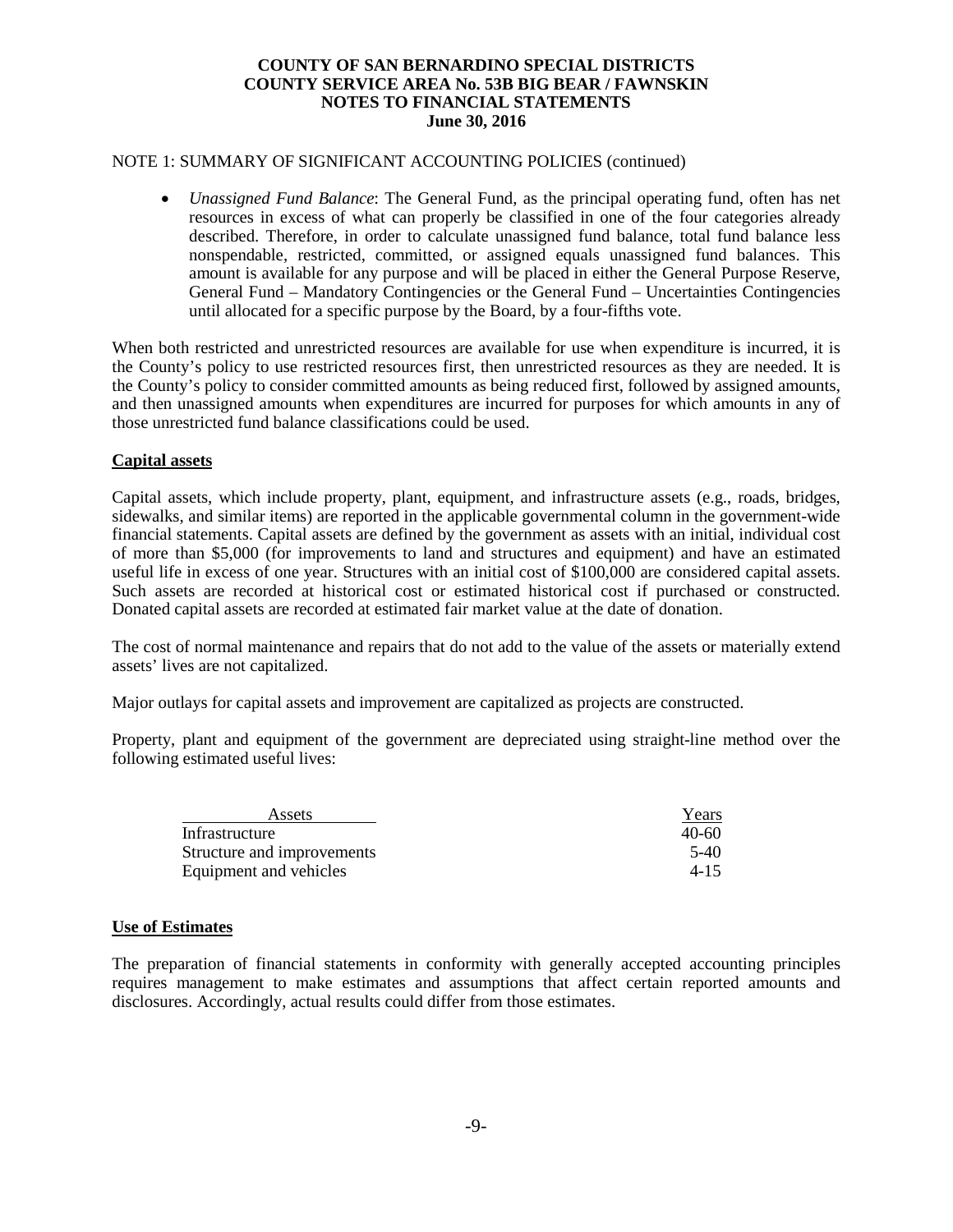# NOTE 1: SUMMARY OF SIGNIFICANT ACCOUNTING POLICIES (continued)

# **Pensions**

For purposes of measuring the net pension liability and deferred outflows/inflows of resources related to pensions, and pension expense, information about the fiduciary net position of the CSA's San Bernardino County Employee's Retirement Association (SBCERA) plan (Plan) and additions to/deductions from the Plans' fiduciary net position have been determined on the same basis as they are reported by SBCERA. For this purpose, benefit payments (including refunds of employee contributions) are recognized when due and payable in accordance with the benefit terms. Investments are reported at fair value.

# **Stewardship, compliance and accountability**

# A. Budgetary information

In accordance with provisions of section 29000-29143 of the Government code of the State of California, commonly known as the County Budget Act, the CSA prepares and adopts a budget on or before August 30 for each fiscal year.

Budgets are prepared on the modified accrual basis of accounting. The legal level of budgetary control is the object level and the sub-object level for fixed assets within each fund.

Amendments or transfers of appropriations between funds or departments must be approved by the Board. Transfers at the sub-object level or cost center level may be done at the discretion of the Special District's Administration Department head. Any deficiency of budgeted revenues and other financing sources over expenditures and other financing uses is financed by beginning available fund balances as provided for in the County Budget Act.

# B. Encumbrances

Encumbrance accounting is employed in governmental funds. Encumbrances (e.g., purchase orders, contracts) outstanding at year end do not constitute expenditures or liabilities because the commitments will be reappropriated and honored during the subsequent year.

# **New Accounting Pronouncements**

The District adopted Statement on Governmental Accounting Standards (GASB Statement) No. 72, *Fair Value Measurement and Application*, GASB Statement No. 73 *Accounting and Financial Reporting for Pensions and Related Assets that are not within the Scope of GASB 68*, and GASB Statement No. 79 *Certain External Investment Pools and Pool Participants*.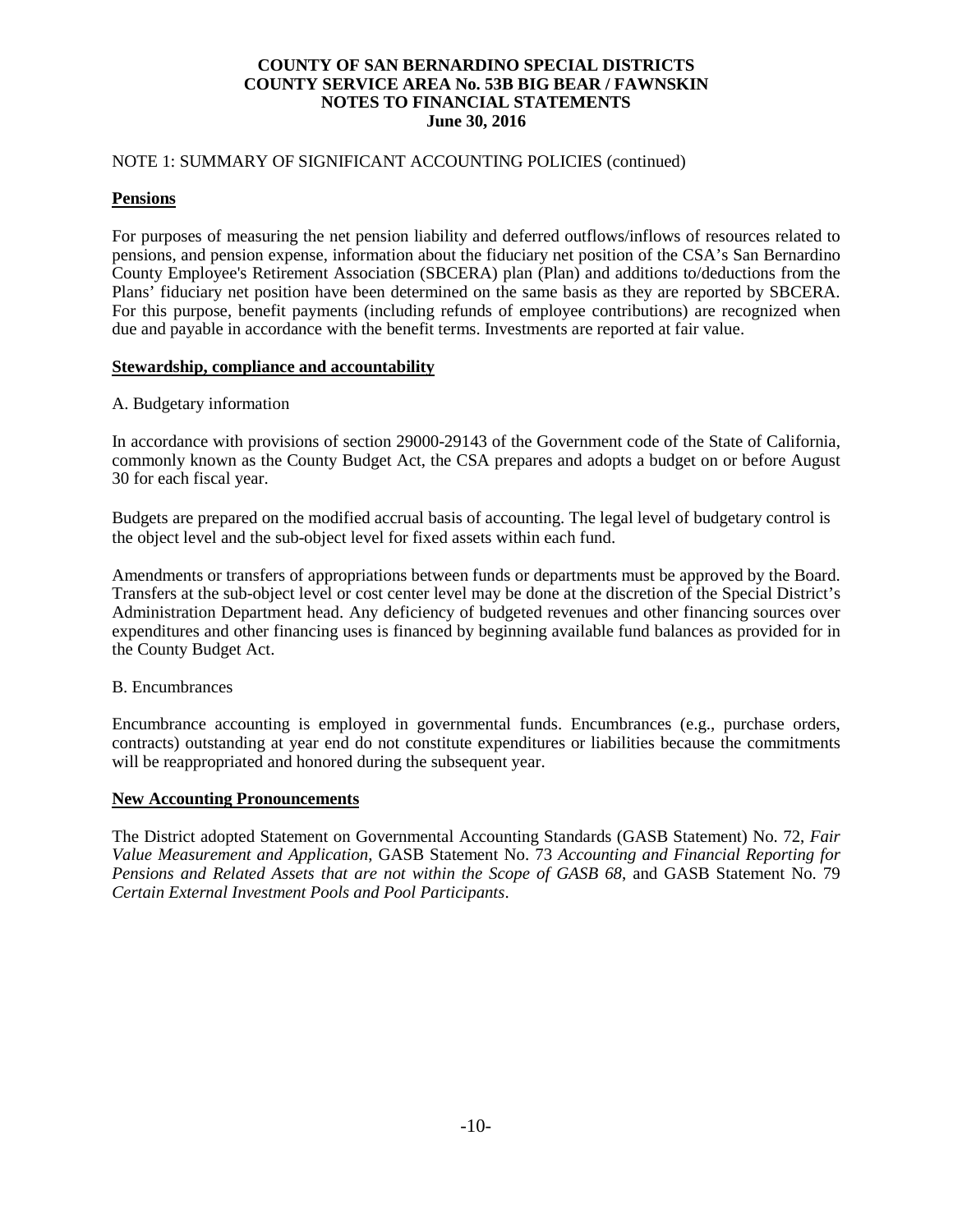# NOTE 1: SUMMARY OF SIGNIFICANT ACCOUNTING POLICIES (continued)

# **Deferred Outflows/ Inflows of Resources**

In addition to assets, the statement of financial position will sometimes report a separate section for deferred outflows of resources. This separate financial statement element, deferred outflows of resources, represents a consumption of net position that applies to a future period(s) and so will not be recognized as an outflow or resources (expense/expenditure) until then.

In addition to liabilities, the statement of financial position will sometimes report a separate section for deferred inflows of resources. This separate financial statement element, deferred inflows of resources, represents an acquisition of net position that applies to a future period(s) and so will not be recognized as an inflow of resources (revenue) until that time. The government has only one type of item, which arises only under a modified accrual basis of accounting that qualifies for reporting in this category. Accordingly, the item, unavailable revenue, is reported only in the governmental funds of the balance sheet. These amounts are deferred and recognized as an inflow of resources in the period that the amounts become available.

# **Long-Term Debt and Interest Payable**

In the Proprietary Financial Statements, long-term debt and other long-term obligations are reported as liabilities in the appropriate activities and interest payable is recognized when the liability is incurred. Bond premiums and discounts, as well as issuance costs, are deferred and amortized over the life of the bonds using the effective interest method. Bonds payable are reported net of the applicable bond premium or discount. Bond issuance costs are immediately expensed in the Proprietary Fund Statements in accordance with GASB No. 65.

# **Net Position Flow Assumption**

Sometimes the government will fund outlays for a particular purpose from both restricted (e.g., restricted bond or grant proceeds) and unrestricted resources. In order to calculate the amounts to report as restricted – net position and unrestricted – net position in the government-wide and proprietary fund financial statements, a flow assumption must be made about the order in which the resources are considered to be applied. It is the government's policy to consider restricted – net position to have been depleted before unrestricted – net position is applied.

In the Government-Wide Financial Statements, net position are classified in the following categories: *Net Investment in Capital Assets* consists of capital assets net of accumulated depreciation and reduced by outstanding debt that attributed to the acquisition, construction, or improvement of the assets.

Restricted Net position are restricted by external creditors, grantors, contributors, laws or regulations of other governments. Unrestricted Net position is all net position that do not meet the definition of "invested in capital assets, net of related debt" or "restricted net position."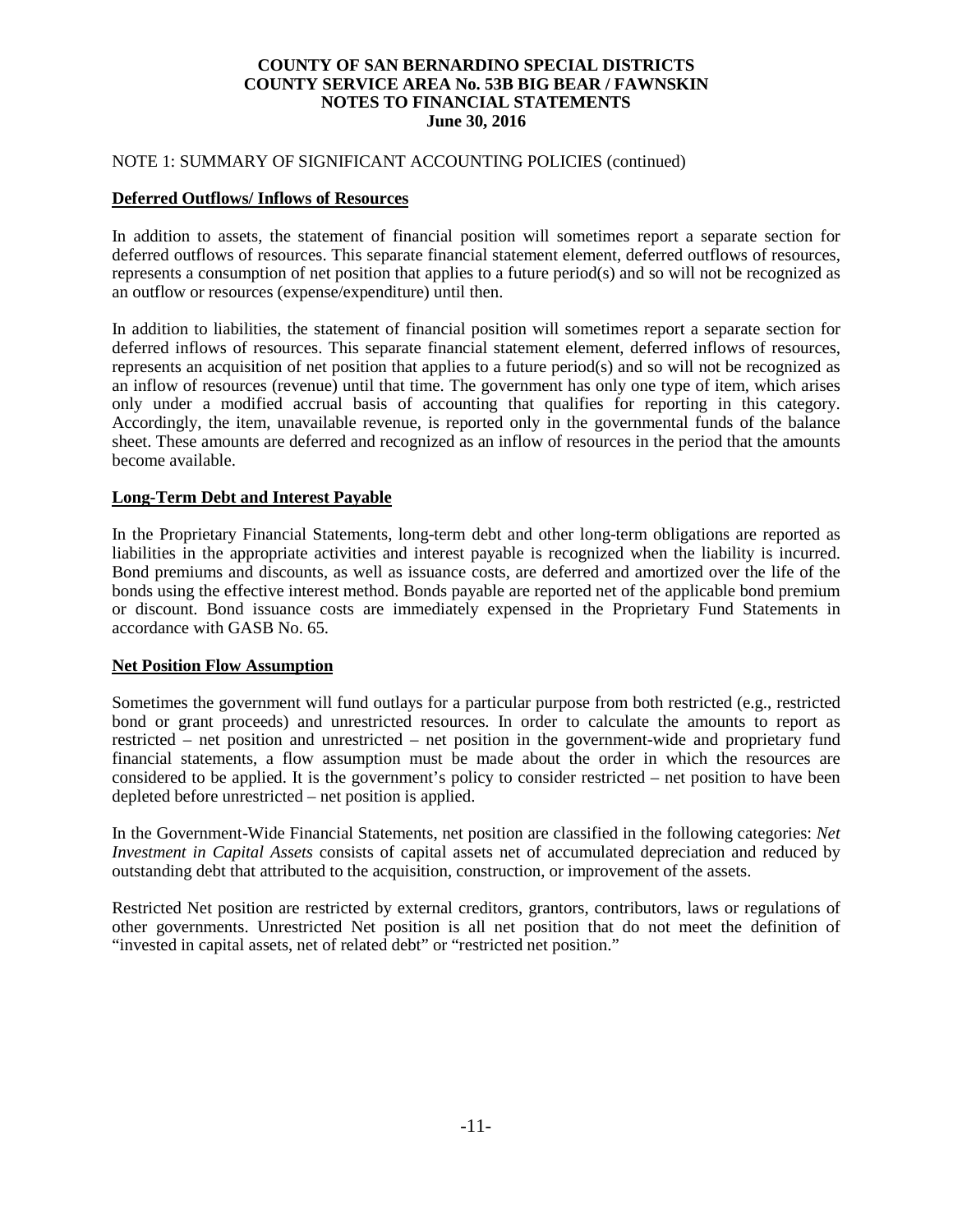#### NOTE 2: CASH AND INVESTMENTS

Cash, cash equivalents, and investments includes balances of monies deposited with the County Treasurer which are pooled and invested for the purpose of increasing earnings through investment activities. Interest earned on pooled investments is deposited to the CSA's account based upon the CSA's average daily deposit balance during the allocation period. Cash, cash equivalents, and investments are shown at the fair value as of June 30, 2016. Changes in fair value that occur during a fiscal year are recognized as *investment earnings* reported for that fiscal year. *Investment earnings* reports interest earnings, changes in fair value, and any gains or losses realized upon the liquidation, maturity, or sale of investments. The County's practice is to hold investments until maturity.

See the County of San Bernardino's Comprehensive Annual Financial Report (CAFR) for details of their investment policy and disclosures related to investment credit risk, concentration of credit risk, interest rate risk and custodial credit risk, as required by GASB Statement No. 40.

# NOTE 3: ACCOUNTS RECEIVABLE

At June 30, 2016, the accounts receivable were composed of the following:

| Accounts receivable                | \$172,104 |
|------------------------------------|-----------|
| Less: allowance for uncollectibles |           |
| Total accounts receivable, net     | \$172,104 |

# NOTE 4: CAPITAL ASSETS

Capital asset activity for the year ended June 30, 2016 was as follows:

|                                              |                | Beginning   |                  |    |           |   | Ending      |
|----------------------------------------------|----------------|-------------|------------------|----|-----------|---|-------------|
| <b>Business-type activities:</b>             | <b>Balance</b> |             | <b>Additions</b> |    | Deletions |   | Balance     |
| Capital assets, not being depreciated:       |                |             |                  |    |           |   |             |
| Land                                         | \$             |             | \$<br>33,818     | \$ |           | S | 33,818      |
| Construction in progress                     |                |             | 200,144          |    |           |   | 200,144     |
| Total capital assets, not being depreciated: |                |             | 233,962          |    |           |   | 233,962     |
| Capital assets, being depreciated:           |                |             |                  |    |           |   |             |
| Improvements to land                         |                | 3,742,457   |                  |    |           |   | 3,742,457   |
| Equipment                                    | 105,682        |             |                  |    |           |   | 105,682     |
| Vehicles                                     | 37,812         |             | 18,627           |    | (13,307)  |   | 43,132      |
| Total capital assets, being depreciated:     |                | 3,885,951   | 18,627           |    | (13,307)  |   | 3,891,271   |
| Less accumulated depreciation for:           |                |             |                  |    |           |   |             |
| Improvements to land                         |                | (2,961,494) | (89, 234)        |    |           |   | (3,050,728) |
| Equipment                                    |                | (51, 111)   | (6,081)          |    |           |   | (57, 192)   |
| Vehicles                                     |                | (37, 812)   | (2,846)          |    | 13,307    |   | (27, 351)   |
| Total accumulated depreciation               |                | (3,050,417) | (98, 161)        |    |           |   | (3,135,271) |
| Total capital assets, being depreciated, net |                | 835,534     | (79, 534)        |    |           |   | 756,000     |
| Business-type activities capital assets, net | S.             | 835,534     | \$<br>154.428    | \$ |           |   | \$989,962   |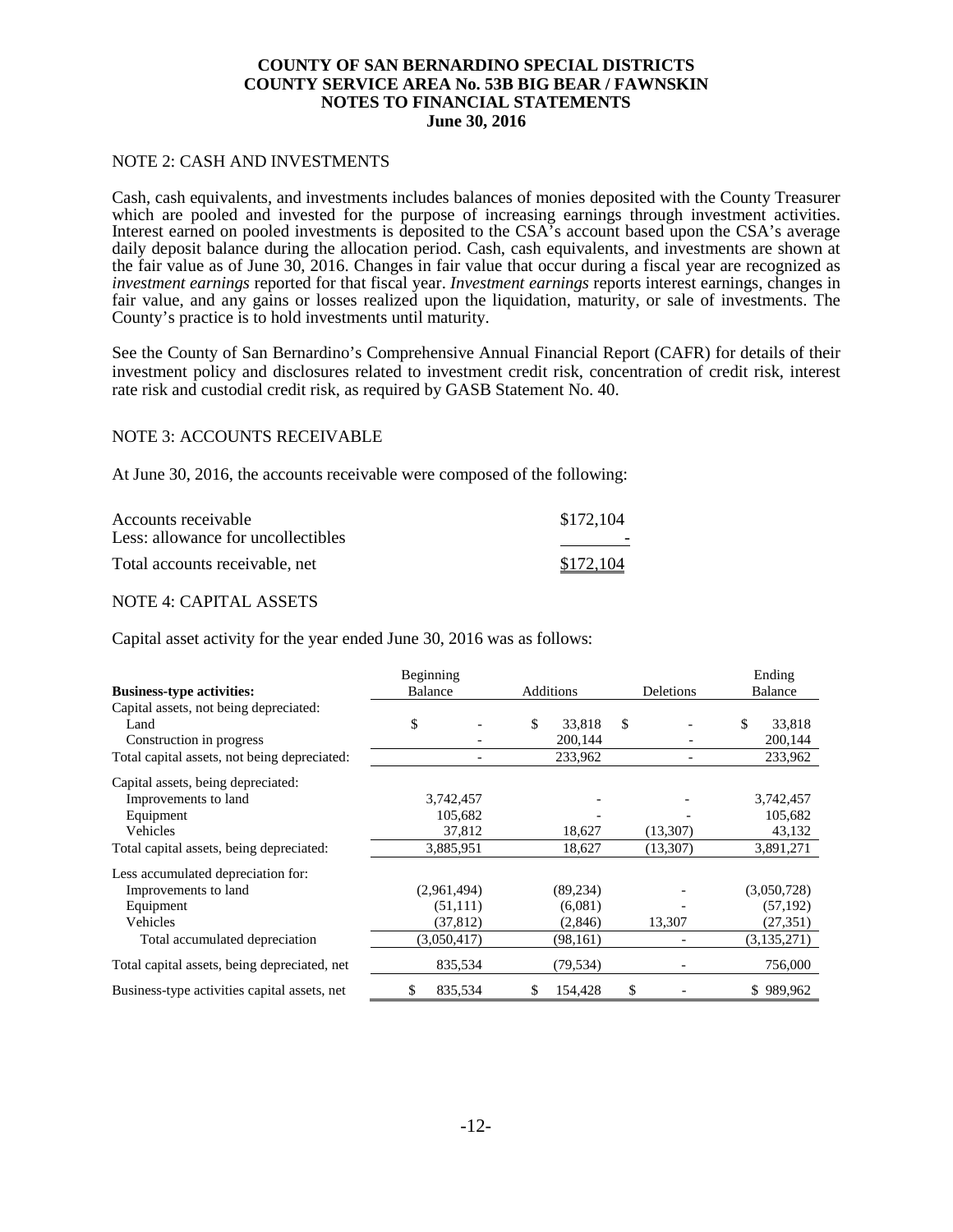# NOTE 5: RETIREMENT PLAN

*Plan Description.* Employees of the CSA participate in the County of San Bernardino's (County) costsharing multiple-employer defined benefit retirement plan (the Plan) administered by the San Bernardino County Employee's Retirement Association (SBCERA). The Plan is governed by the San Bernardino Board of Retirement (Board) under the California County Employees' Retirement Law of 1937 (CERL) and the California Public Employees' Pension Reform Act of 2013 (PEPRA). The Plan's authority to establish and amend the benefit terms are set by the CERL and PEPRA, and may be amended by the California state legislature and in some cases require approval by the County of San Bernardino Board of Supervisors and/or the SBCERA Board. SBCERA issues a stand-alone financial report, which may be obtained by contacting the Board of Retirement, 348 W. Hospitality Lane, 3rd Floor, San Bernardino, California 92415-0014.

*Benefits Provided.* SBCERA provides retirement, disability, death and survivor benefits. SBCERA administers the Plan which provides benefits for two membership classifications, General and Safety, and those benefits are tiered based upon date of SBCERA membership. Safety membership is extended to those involved in active law enforcement and fire suppression. All other members, including the CSA's employees, are classified as General members. Generally, those who become members prior to January 1, 2013 are Tier 1 members. All other members are Tier 2. An employee who is appointed to a regular position, whose service is greater than fifty percent of the full standard of hours required are members of SBCERA, and are provided with pension benefits pursuant to Plan requirements.

|                                                                           | <b>General</b> – Tier 1 | <b>General</b> – Tier 2 |
|---------------------------------------------------------------------------|-------------------------|-------------------------|
| <b>Final Average Compensation</b>                                         | Highest 12 months       | Highest 36              |
|                                                                           |                         | consecutive months      |
| <b>Normal Retirement Age</b>                                              | Age $55$                | Age $55$                |
|                                                                           | Age 70 any years        | Age 70 any years        |
| <b>Early Retirement: Years of service</b><br>required and/or eligible for | 10 years age $50$       | 5 years age 52          |
|                                                                           | 30 years any age        | N/A                     |
|                                                                           | 2% per year of final    | At age 67, 2.5% per     |
| Benefit percent per year of service                                       | average                 | year of final average   |
| for normal retirement age                                                 | $compensation$ for      | compensation<br>for     |
|                                                                           | every year of service   | every year of service   |
|                                                                           | credit                  | credit                  |
| <b>Benefit Adjustments</b>                                                | Reduced before age      | Reduced before age      |
|                                                                           | 55, increased after     | 67                      |
|                                                                           | 55 up to age 65         |                         |
| Final<br>Compensation<br>Average                                          | Internal Revenue        | Code<br>Government      |
| Limitation                                                                | Code section            | section 7522.10         |
|                                                                           | 401(a)(17)              |                         |

The CERL and PEPRA establish benefit terms. Retirement benefits for the General Tier 1 and General Tier 2 Plans are calculated on the basis of age, average final compensation and service credit as follows: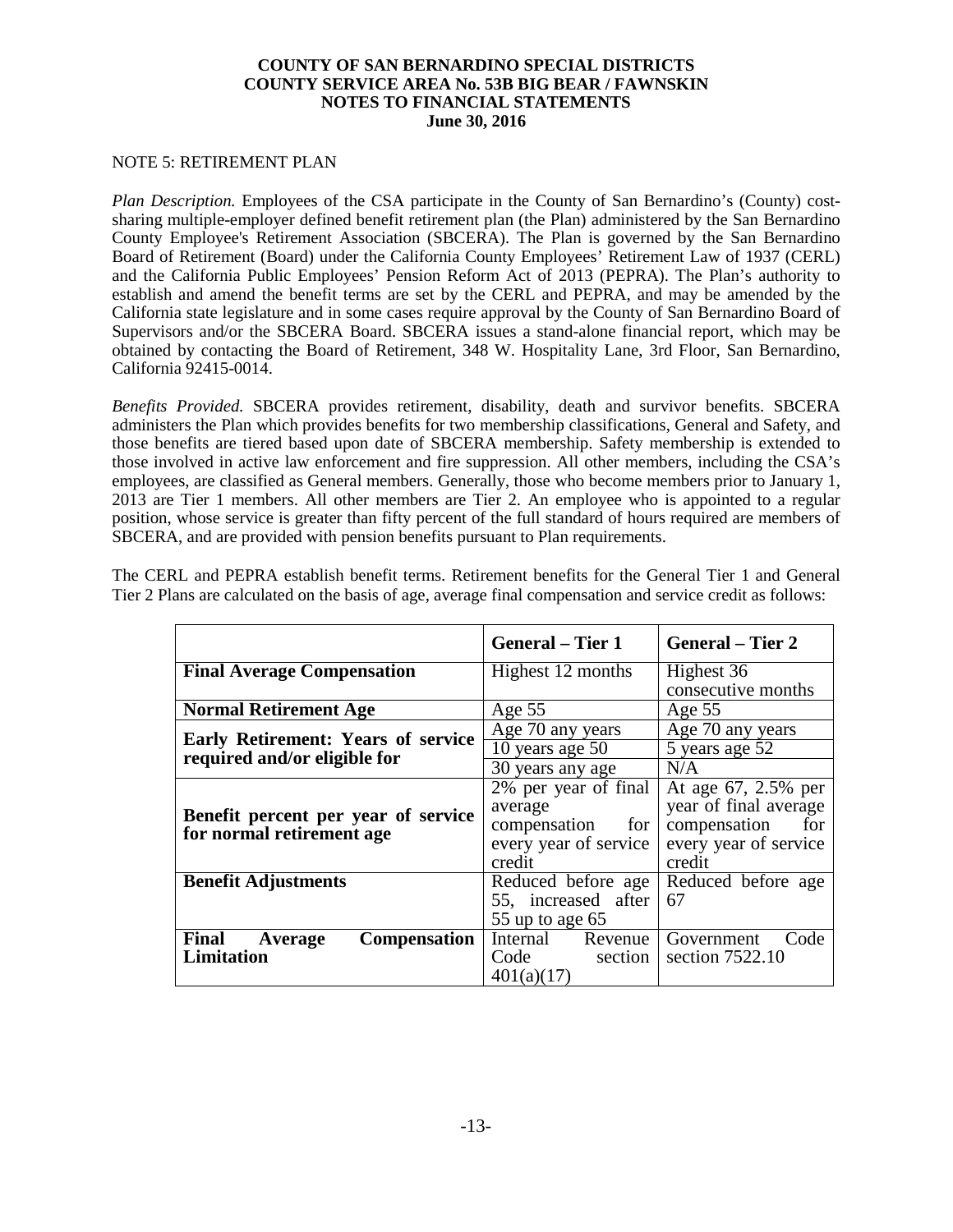# NOTE 5: RETIREMENT PLAN (continued)

*Contributions.* Participating employers and active members, including the CSA and the CSA's employees, are required by statute to contribute a percentage of covered salary to the Plan. This requirement is pursuant to Government Code sections 31453.5 and 31454, for participating employers and Government Code sections 31621.6, 31639.25 and 7522.30 for active members. The contribution requirements are established and may be amended by the SBCERA Board pursuant to Article 1 of the CERL, which is consistent with the Plan's actuarial funding policy. The contribution rates are adopted yearly, based on an annual actuarial valuation, conducted by an independent actuary, that requires actuarial assumptions with regard to mortality, expected future service (including age at entry into the Plan, if applicable and tier), and compensation increases of the members and beneficiaries. The combined active member and employer contribution rates are expected to finance the costs of benefits for employees that are allocated during the year, with an additional amount to finance any unfunded accrued liability. Participating employers may pay a portion of the active members' contributions through negotiations and bargaining agreements.

Employee contribution rates for the fiscal year ended June 30, 2016 ranged between 7.81% and 14.21% for Tier 1 General members and between 7.70% and 8.40% for Tier 2 General members.

# **Pension Liabilities, Pension Expense, and Deferred Outflows of Resources and Deferred Inflows of Resources Related to Pensions**

At June 30, 2016, the CSA's reported a liability of \$207,307 for its proportionate share of the County's net pension liability. The net pension liability was measured as of June 30, 2015, and the total pension liability used to calculate the net pension liability was determined by an actuarial valuation as of that date. The District's proportion of the County's net pension liability was based on the District's FY 2015 actual contributions to the County's pension plan relative to the total contributions of the County as a whole.

At June 30, 2016, the District reported deferred outflows of resources and deferred inflows of resources related to pensions from the following sources:

| Deferred Outflows | Deferred Inflows |  |
|-------------------|------------------|--|
| of Resources*     | of Resources**   |  |
|                   |                  |  |
| \$26,055          | \$(72,537)       |  |

\* Total deferred outflows includes change in assumptions, and change in proportion and differences between share of contributions.

\*\* Total deferred inflows includes differences in expected and actual expense, and net difference between projected and actual earnings on pension plan investments.

The \$26,055 reported as deferred outflows of resources related to pensions, resulting from the District's contributions to the County's plan subsequent to the measurement date, will be recognized as a reduction of the net pension liability in the year ended June 30, 2017.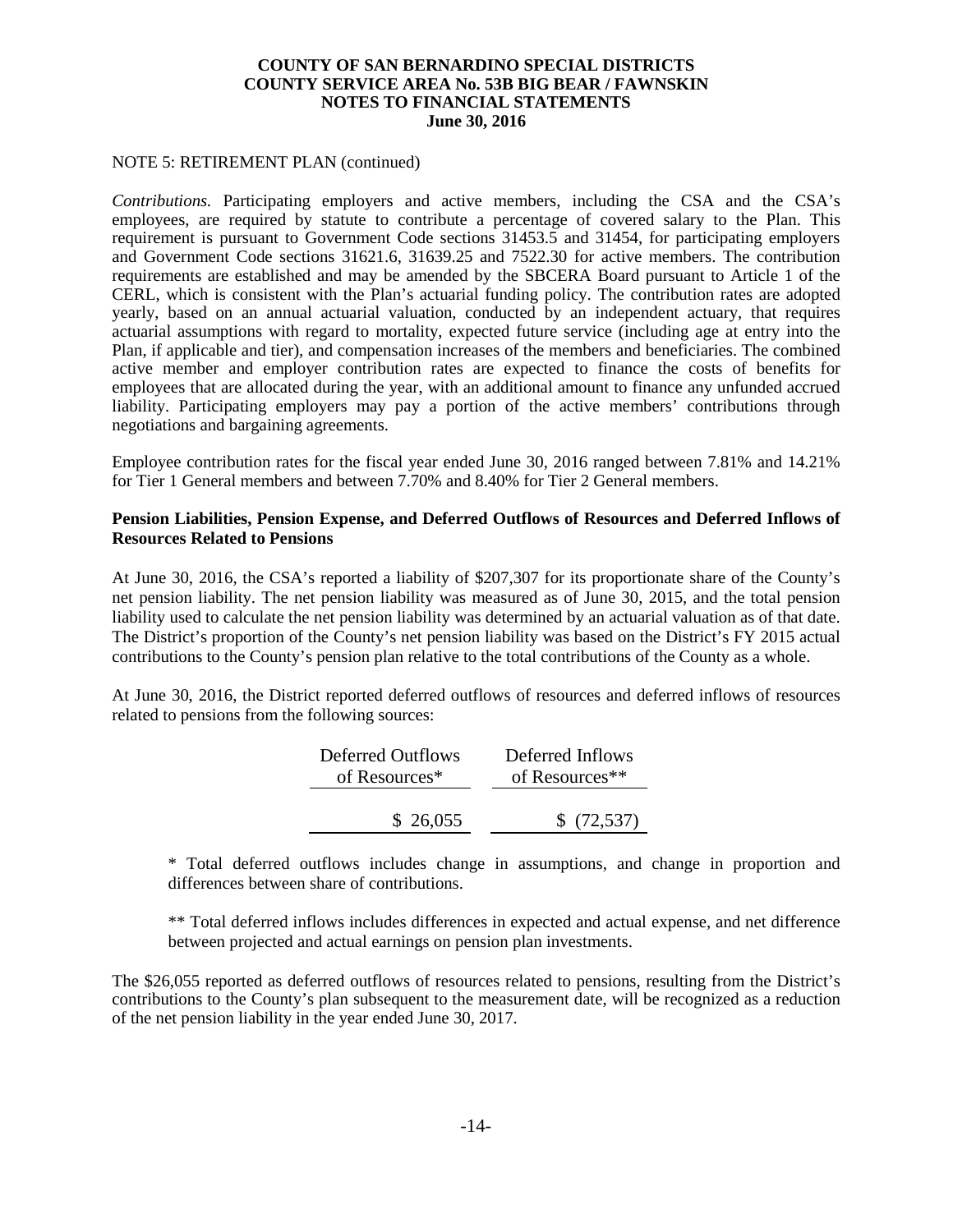# NOTE 5: RETIREMENT PLAN (continued)

See the County of San Bernardino's Comprehensive Annual Financial Report (CAFR) for details of their pension liabilities, pension expense, deferred outflows and inflows of resources related to pensions, actuarial assumptions, and discount rates, for the current year and two preceding years computed in accordance with GASB 68, *Accounting and Reporting for Pension Plans*, for the year ended June 30, 2016.

# NOTE 6: RISK MANAGEMENT

The County has self-insurance programs for public liability, property damage, unemployment insurance, employee dental insurance, hospital and medical malpractice liability, and workers' compensation claims. Public liability claims are self-insured for up to \$3.0 million per occurrence. Excess insurance coverage over the Self-Insured Retention (SIR) up to \$54 million is provided through a combination of insurance policies as recommended by Alliant Insurance Services Inc., Insurance Broker as follows: Primary Liability coverage \$10 million excess of \$3.0 million self-insured retention with Security National Insurance Company (AM TRUST); Excess Liability coverage for \$4 million, excess of \$13 million with Evanston Insurance Company (Markel); and Excess Liability coverage of \$15 million, excess of \$17 million with National Casualty. Allied World Assurance Co. (AWAC) provides excess liability coverage of \$25 million, excess of \$32 million. No settlements related to these programs have exceeded insurance coverage in the last three years.

The Workers' Compensation program was restructured by joining CSAC-EIA (California State Association of Counties – Excess Insurance Authority) Excess Workers' Compensation Program and purchasing a policy with a \$2 million SIR and statutory limits with National Union Fire Insurance Company of Pittsburgh, PA. Property damage claims are insured on an occurrence basis over a \$25 thousand deductible, and insured through CSAC-EIA and reinsured with Lexington Insurance Co. and with several insurers like AWAC, Ironshore, Partner RE, and Lloyd's of London, among others.

The County supplements its self-insurance for medical malpractice claims with a \$25 million policy (\$35 million aggregate) with BETA Risk Management Authority, which provides annual coverage on a claim made form basis with a SIR of \$1 million for each claim.

All public officials and County employees are insured under a blanket Comprehensive Disappearance, Destruction, and Dishonesty policy covering County monies and securities, with Berkley Regional Insurance Co. with a \$100 thousand deductible, and excess limits up to \$10 million per occurrence.

The activities related to such programs are accounted for in the Risk Management Department's internal service funds ("Funds"), except for unemployment insurance, and employee dental insurance, which are accounted for in the General Fund. The liabilities recorded in these Funds are based on the results of actuarial studies and include amounts for allocated and unallocated loss adjustment expenses. The liabilities for these claims are reported using a discounted rate of 0.615% and an actuarially-determined 80% confidence level. It is the County's practice to obtain actuarial studies on an annual basis.

See the County of San Bernardino's Comprehensive Annual Financial Report (CAFR) for details of their claims liability in accordance with GASB Statement No. 10, *Accounting and Financial Reporting for Risk Financing and Related Insurance Issues*, at June 30, 2016.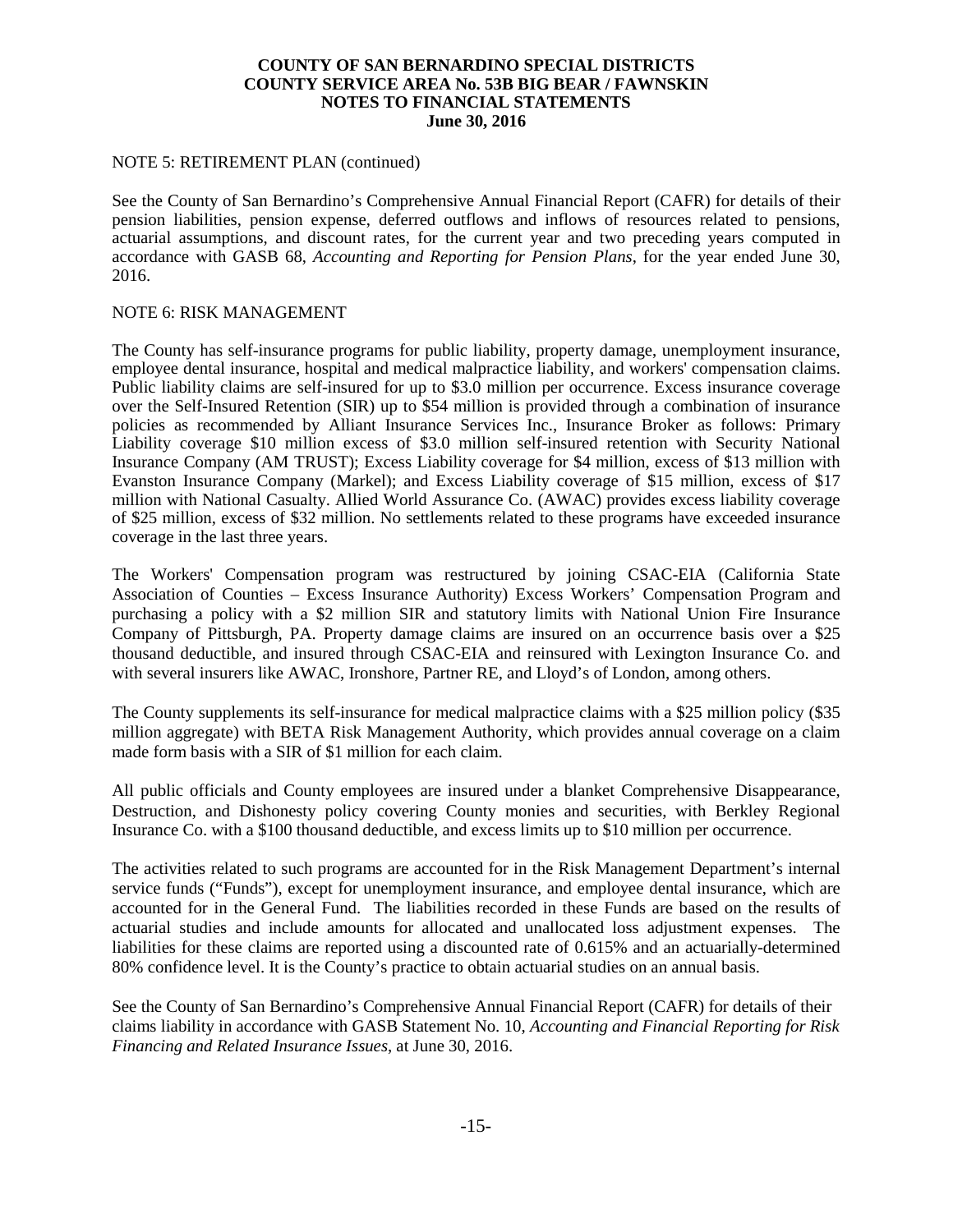# NOTE 7: FEDERAL AND STATE GRANTS

From time to time the CSA may receive funds from various Federal and State agencies. The grant programs are subject to audit by agents of the granting authority, the purpose of which is to ensure compliance with conditions precedent to the granting of funds. Any disallowed claims, including amounts already collected, may constitute a liability of the applicable funds. The amount, if any, of expenditures which may be disallowed by the grantors cannot be determined at this time, although the CSA expects such amounts, if any, to be immaterial.

# NOTE 8: TRANSFERS IN/OUT

Transfers are transactions used to close out a fund, reimburse an operating fund, transfer cash between operating funds and capital projects funds, as well as, transfer cash to other CSAs and departments of the County. During the year ended June 30, 2016, the CSA made a \$15,413 transfer out to the County.

# NOTE 9: CONTINGENCIES

As of June 30, 2016 in the opinion of the CSA Administration, there are no outstanding matters which would have a significant effect of the financial position of the CSA.

### NOTE 10: RESTATEMENT OF FINANCIAL POSITION

In the prior fiscal year, the County of San Bernardino reorganized streetlight districts in the mountain communities to reduce costs while maintaining the current level of services. As a result, Local Agency Formation Commission (LAFCO) approved the annexation of CSA 53A (street lights) and CAS 73 which were reorganized into CSA 54. The following schedule summarizes the effects of the prior period adjustment to the Government-wide and fund Financial Statements.

#### Government-wide:

|                                                                     | Governmental<br>Activities |
|---------------------------------------------------------------------|----------------------------|
| Net position at June 30, 2015,<br>as previously reported            | 213.154<br>æ,              |
| Adjustment to record annexation of<br>Districts per LACFO agreement | (213.154)                  |
| Net position as July 1, 2015,<br>as restated                        |                            |